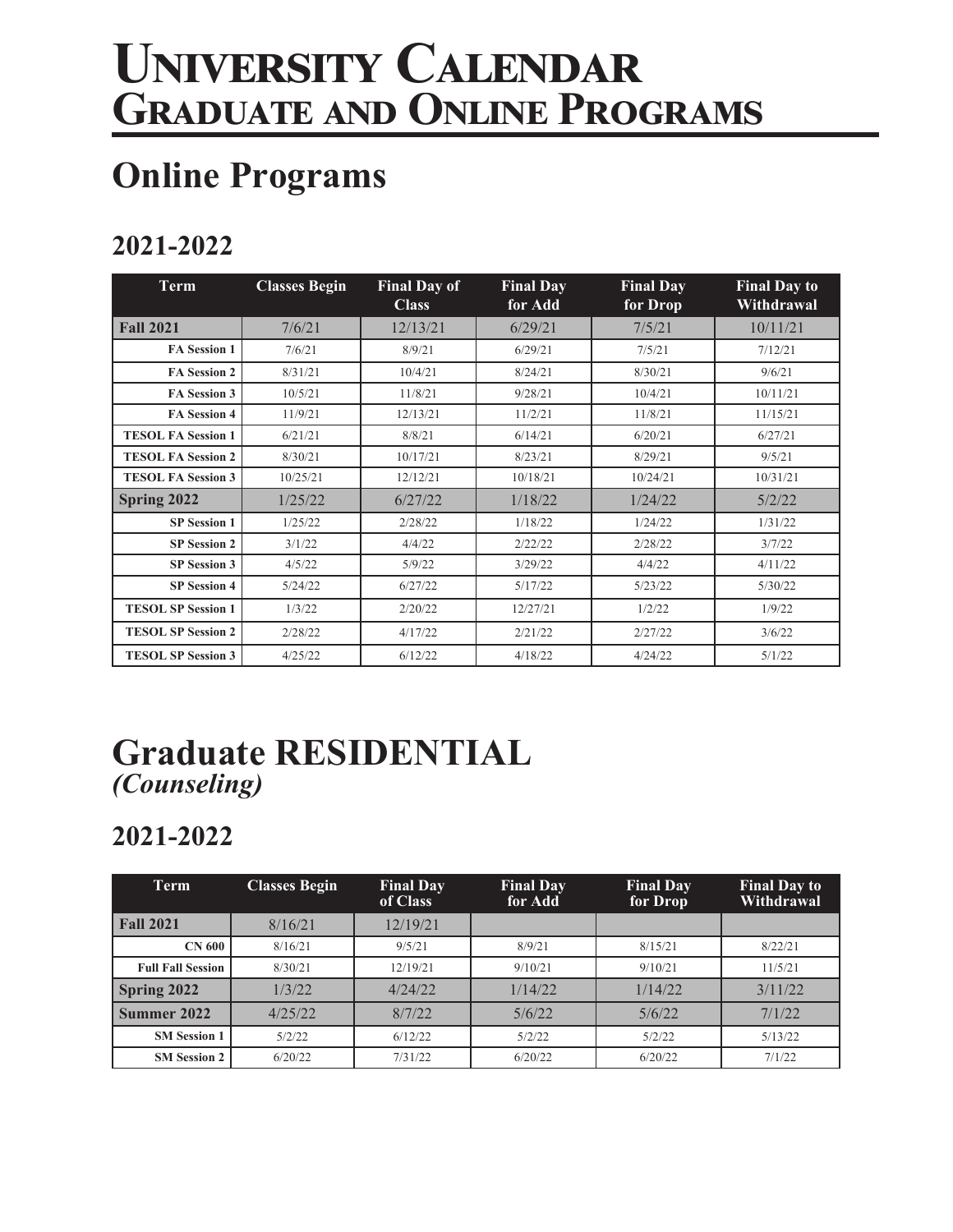### **Graduate ONLINE** *(Business Administration, Christian Ministry, Counseling, Education, Organizational Leadership, TESOL)*

#### **2021-2022**

| <b>Term</b>              | <b>Classes Begin</b> | <b>Final Day</b><br>of Class | <b>Final Day</b><br>for Add | <b>Final Day</b><br>for Drop | <b>Final Day to</b><br>Withdrawal |
|--------------------------|----------------------|------------------------------|-----------------------------|------------------------------|-----------------------------------|
| <b>Fall 2021</b>         | 8/16/21              | 12/19/21                     |                             |                              |                                   |
| <b>CN/OL 600</b>         | 8/16/21              | 9/5/21                       | 8/9/21                      | 8/15/21                      | 8/22/21                           |
| <b>Full Fall Session</b> | 8/30/21              | 12/19/21                     | 8/23/21                     | 8/29/21                      | 9/5/21                            |
| <b>FA Session 1</b>      | 8/30/21              | 10/17/21                     | 8/23/21                     | 8/29/21                      | 9/5/21                            |
| <b>FA Session 2</b>      | 10/25/21             | 12/12/21                     | 10/18/21                    | 10/24/21                     | 10/31/21                          |
| Spring 2022              | 1/3/22               | 4/24/22                      | 12/27/21                    | 1/2/22                       | 1/9/22                            |
| <b>SP</b> Session 1      | 1/3/22               | 2/20/22                      | 12/27/21                    | 1/2/22                       | 1/9/22                            |
| <b>SP</b> Session 2      | 2/28/22              | 4/17/22                      | 2/21/22                     | 2/27/22                      | 3/6/22                            |
| Summer 2022              | 4/25/22              | 8/7/22                       | 4/18/22                     | 4/24/22                      | 5/1/22                            |
| <b>SM Session 1</b>      | 4/25/22              | 6/12/22                      | 4/18/22                     | 4/24/22                      | 5/1/22                            |
| <b>SM Session 2</b>      | 6/20/22              | 8/7/22                       | 6/13/22                     | 6/19/22                      | 6/26/22                           |

# **Graduate Occupational Therapy**

#### **2021-2022**

| Term                | <b>Classes Begin</b> | <b>Final Day</b><br>of Class | <b>Final Day</b><br>for Add | <b>Final Day</b><br>for Drop | <b>Final Day to</b><br>Withdrawal |
|---------------------|----------------------|------------------------------|-----------------------------|------------------------------|-----------------------------------|
| <b>Fall 2021</b>    | 8/30/21              | 12/17/21                     | 8/16/21                     | 9/3/21                       | 11/12/21                          |
| <b>FA Session 1</b> | 8/30/21              | 10/22/21                     | 8/16/21                     | 8/31/21                      | 10/8/21                           |
| <b>FA Session 2</b> | 10/25/21             | 12/17/21                     | 10/11/21                    | 10/26/21                     | 12/3/21                           |
| Spring 2022         | 1/3/22               | 5/13/22                      | 12/20/21                    | 1/7/22                       | 3/18/22                           |
| <b>SP</b> Session 1 | 1/3/22               | 2/11/22                      | 12/20/21                    | 1/4/22                       | 1/28/22                           |
| <b>SP Session 2</b> | 1/24/22              | 5/13/22                      | 1/10/22                     | 1/28/22                      | 4/8/22                            |
| <b>SP</b> Session 3 | 1/24/22              | 3/18/22                      | 1/10/22                     | 1/25/22                      | 3/4/22                            |
| <b>SP Session 4</b> | 3/21/22              | 5/13/22                      | 3/7/22                      | 3/22/22                      | 4/29/22                           |
| Summer 2022         | 5/16/22              | 8/19/22                      | 5/2/22                      | 5/19/22                      | 7/13/22                           |
| <b>May Session</b>  | 5/16/22              | 5/27/22                      | 5/2/22                      | 5/16/22                      | 5/25/22                           |
| <b>SM Session 1</b> | 5/30/22              | 7/1/22                       | 5/16/22                     | 5/31/22                      | 6/21/22                           |
| <b>SM Session 2</b> | 7/11/22              | 8/12/22                      | 6/27/22                     | 7/12/22                      | 8/2/22                            |